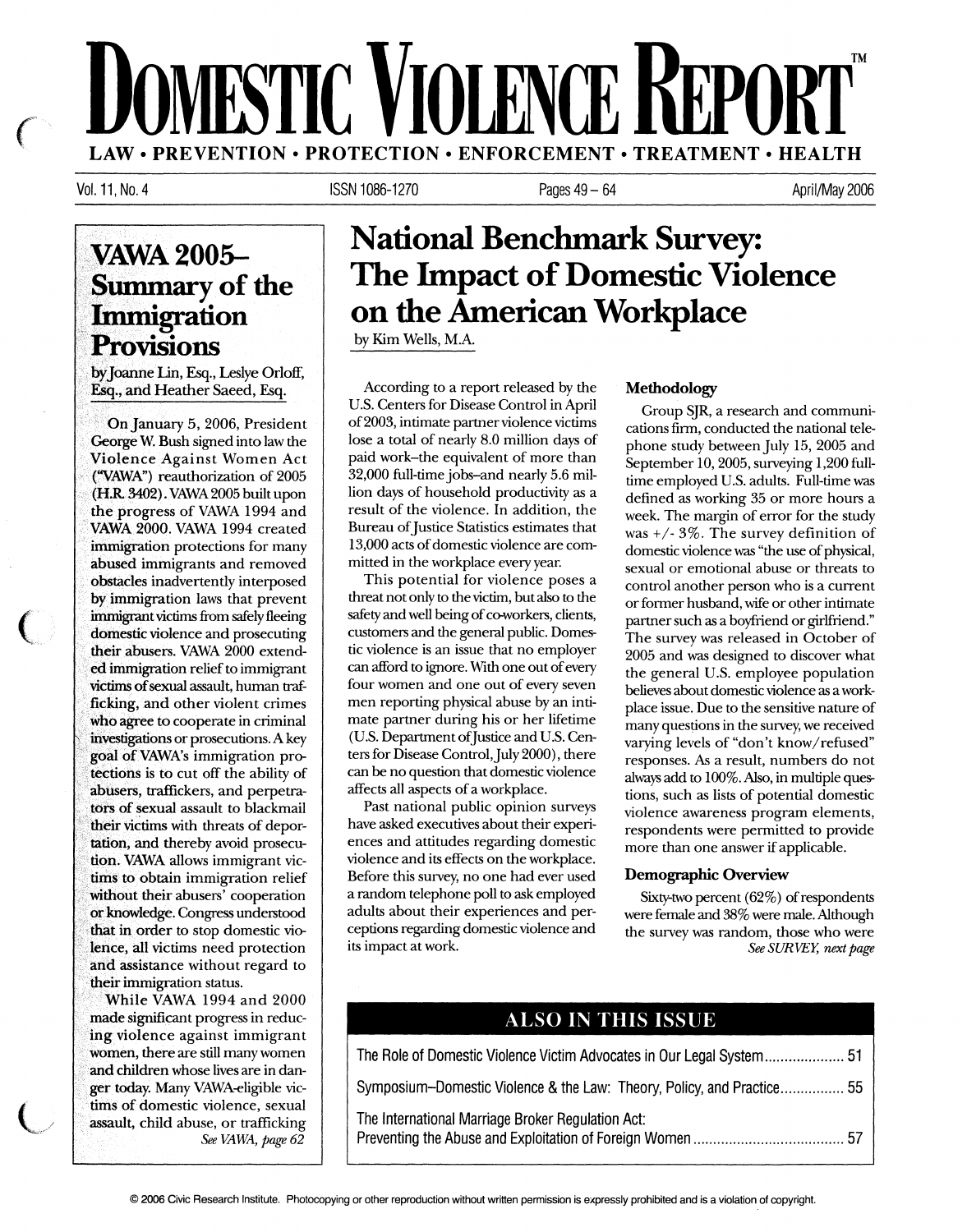#### *VAWA 2005,.frompage49*

are still being deported. Others remain economically trapped by abusers or traf:. fickers in life-threatening situations. Some victims of family violence, including incest survivors and elder abuse victims, have been totally cut off from VAWA's immigration protections. Finally, many trafficking victims are too afraid to cooperate with law enforcement for fear that traffickers will retaliate against their family members abroad. VAWA 2005 eliminates some of the major obstacles immigrant crime survivors face in achieving safety and legal immigration status.

#### VAWA 2005 Advances the Original Intent of VAWA-To Halt Deportation of Immigrant Victims of Domestic Abuse

VAWA 2005 aims to stop the deportation of immigrant victims of domestic abuse, sexual assault, or trafficking in several ways. First, it gives VAWAeligible applicants the opportunity to file one VAWA motion to reopen to pursue VAWA relief, by exempting VAWA cancellation of removal or suspension of deportation applicants from applicable deadlines and numerical limits, provided that they are physically present in the U.S. at the time of filing. If it is likely that the motion will be granted, the act of filing the motion prevents the applicant from being removed until a final decision on the motion to reopen is made (§ 825).

Second, VAWA 2005 exempts VAWA petitioners, cancellation of removal or suspension of deportation applicants from the penalties for failing to depart the U.S. after agreeing to do so, if their victimization was at least one central reason for their failure to depart (§ 812).

Third, VAWA 2005 corrects many problems specific to removal proceedings. It adds battery or extreme cruelty to the list of exceptional circumstances in removal proceedings for motions to reopen in absentia orders (§ 813(a)). It also encourages the use of the I-212 waiver process that allows the Department of Homeland Security ("DHS") to waive prior entry and removal problems for immigrant victims of domestic violence, sexual assault, or trafficking so that those who qualify for VAWA, T, or U relief can overcome reinstatement of removal problems (§ 813(b)). Finally, it improves VAWA cancellation of removal through technical amendment so judges can grant VAWA

2000 domestic violence victim waivers (§  $813(c)$ , and amends the good moral character definition  $(INA 101(f)(3))$  to clarify that a prior removal order (INA  $212(a)(9)(A)$  does not constitute a bar to establishing good moral character.

NACARA/HRIFA. VAWA 2005 improves access to VAWA Haitian Refugee Immigration Fairness Act (HRIFA), by providing that if an alien abuser was eligible for status under the HRIFA of 1998, but did not apply for status, the alien's abused spouse or children at the time may now apply for immigration status on their own (§ 824). Similarly, it fixes the filing deadline problem for VAWA Nicaraguan Adjustment and Central American Relief Act (NACARA) applicants by allowing abused spouses and children eligible for legal immigration status as a Nicaraguan or Cuban under the NACARA of 1998 to apply even if the abuser did not apply for status and even though the filing deadline has passed (§ 815). It grants Cuban Adjustment to the spouse of a Cuban eligible for adjustment under the Cuban Adjustment Act for two years after the date on which the Cuban spouse died, or for two years after the date of termination of the marriage, if the abused spouse demonstrates a connection between the termination of the marriage and being battered or subject to extreme cruelty by the Cuban (§ 823).

Crime and Trafficking Victims. VAWA 2005 allows change of status to Tor U for aliens who entered the U.S. on C (transit), D (crewmen), K (fiancée, non-immigrant spouse, child), S (criminal informant), *or]* (exchange visitor) visas, or as visitors under the visa waiver program, or as Guam visitors (Senate  $821(c)$ ). VAWA 2005 also extends duration of U and T visas for up to four years, with the option to extend year by year if law enforcement certifies that such extension is necessary to assist in the criminal investigation or prosecution  $(\S 821(a)$  and  $(b)$ ). Through correction of a drafting error, VAWA 2005 improves protection for children of U visa recipients by allowing them to receive U visas without having to first show that the visas are necessary to avoid extreme hardship or without having to obtain a government certification attesting that a criminal investigation or prosecution would be harmed without the assistance of those family members(§ 801 (b) ). VAWA 2005 also enhances protection for trafficking victims by allowing those whose physical or psychological trauma impedes their

ability to cooperate with law enforcement to seek a waiver of this requirement (§  $801(a)(3)$ .

#### VAWA 2005 Extends Immigration Relief to a Larger Group of Family Violence Victims

VAWA 2005 expands VAWA self-petitioning to elder abuse victims who have been battered or subjected to extreme cruelty by their adult U.S. citizen son or daughter (§816). In addition, VAWA2005 protects child abuse and incest victims by allowing them to self-petition up to age 25 so long as the child abuse was at least one central reason for the filing delay (§ 805(c) ). Likewise, abused immigrant children and children of battered immigrants are protected from being cut off from VAWA immigration relief because they turn 21 by assuring that child VAWA selfpetitioners and derivative children have access to VAWA's aging out protections and can additionally access any Child Status Protection Act relief for which they qualify  $(\S 805(a) \& (b))$ . In a similar manner, VAWA 2005 also protects adopted children of abusive adoptive parents or family members by allowing them to obtain permanent residency even if they have not been in the legal custody of, and have not resided with, the adoptive parent for at least two years  $(\S 805(d))$ . Finally, VAWA 2005 does not allow an alien who was a VAWA petitioner or was granted a T or U visa, to file an application on behalf of the person who committed the battery, extreme cruelty, or trafficking that established the individual's eligibility as a VAWA petitioner, or T or U visa holder  $(\S 814(e))$ .

 $\blacksquare$ 

.J

#### VAWA 2005 Provides Stability for Trafficking Victims

VAWA 2005 improves access to permanent residency for trafficking victims by providing them an exception to the penalties for being unlawfully present where the trafficking was at least one central reason for the unlawful presence (§ 802). In addition, some trafficking victims will now have earlier access to permanent residency by allowing their continued presence to count towards the three-year residence requirement and allowing DHS discretion to reduce the three year wait if law enforcement officials do not object (§ 803(a)). VAWA 2005 clarifies that when victims of trafficking respond to and cooperate with requests for evidence and information, they are participating in investi-*See VAWA 2005, next* page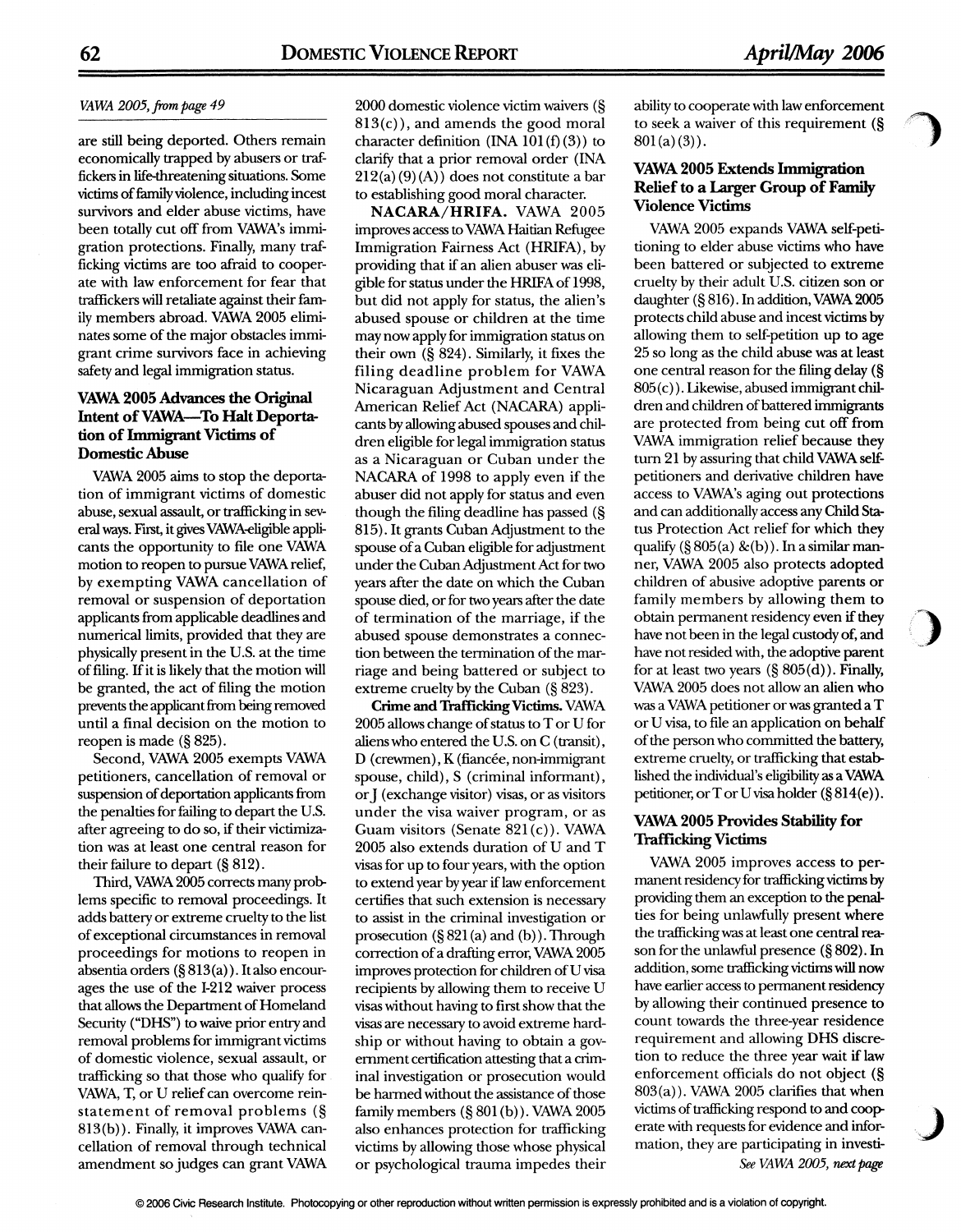#### *VAWA 2005,* from *page 62*

gations and prosecutions for purposes of T visa certification (§ 804(b)). Finally, VAWA 2005 protects trafficking victims' family members living abroad and reunites family members by allowing them to receive T visas without having to show extreme hardship  $(\S 801(a)(2))$ .

#### **VAWA 2005 Protects the Safety of Domestic Abuse, Stalking, Sexual Assault, and Trafficking Victims**

In 1996 the U.S. Congress created special protections for victims of domestic violence against disclosure of information and the use of abuser-provided information in removal proceedings. In 2000 and 2005 Congress extended these protections to cover victims of trafficking, certain crimes and others who qualify for VAWA immigration relief. These provisions are designed to ensure that abusers and criminals cannot use the immigration system against their victims. Examples include abusers using DHS to obtain information about their victims including the existence of a VAWA self-petition, interfering with or undermining their victims' immigration cases, and encouraging immigration enforcement officers to pursue removal actions against their victims. This section makes the following improvements to VAWA confidentiality:

- Extends VAWA confidentiality to trafficking victims (§ 817);
- In addition to the Department of Justice ("DOJ"), DHS, and the Department of State ("DOS") shall be covered by VAWA confidentiality rules (§ 817);
- Provides for Congressional oversight by permitting disclosure, in a manner that protects victim confidentiality and safety, to the chairs and ranking members of the U.S. House and Senate Judiciary Committees including the Immigration Subcommittees(§ 817);
- •Gives the specially trained VAWA unit discretion to refer victims to non-governmental organizations with expertise serving immigrant victims for victim and legal services (§ 817);
- •Establishes a system to verify that removal proceedings are not based on information prohibited by Illegal Immigration Reform and Immigrant Responsibility Act ("IIRIRA") § 384. When removal proceedings are initiated based on immigration enforce-

ment actions taken at a domestic violence shelter, a rape crisis center, or a courthouse (where the alien is appearing in connection with a protection order or child custody case), DHS must disclose these facts in the Notice to Appear issued against the alien. DHS must certify that it did not violate the requirements of IIRIRA § 384

• DHS and DOJ must provide guidance to their officers and employees who have access to information protected by § 384 of IIRIRA, including that the purpose is to protect victims of domestic abuse, sexual assault, trafficking, or other crimes from the harm that could result from inappropriate disclosure

In addition, VAWA 2005 protects driver's license information for the limited group of crime victims whose confidential address is critical for their safety. With respect to rules governing identification cards and drivers' licenses (as enacted by the REAL ID Act of 2005), DHS and the Social Security Administration shall give special consideration to victims of domestic abuse, sexual assault, stalking, or trafficking who are entitled to enroll in state address confidentiality programs, whose addresses are entitled to be suppressed under State or Federal law, VAWA confidentiality laws, or by a court

Finally, VAWA 2005 ensures that special immigrant juveniles shall not be compelled to contact the abusive family member at any stage of the SijS application

**Provides for Economic Security for Immigrant Victims and Their** 

VAWA 2005 guarantees access to legal services for immigrant victims by authorizing any Legal Services Corporationfunded program to use any source of funding, including LSC funding, to represent any victim of domestic abuse, sexual assault, trafficking, or other crime, regardless of the victim's immigration or marital status  $(\S 104)$ . Additionally, VAWA 2005 allows victims with approved VAWA petitions and T visas to obtain employment authorization (§ 814(b)). Such authorization is also allowed for abused spouses of certain non-immigrants in diplomat ("A"), Australian investor ("E (iii)"), international organization

(§ 825(c)); and

of information(§ 817).

order (§ 827).

process (§ 826).

**Children** 

("G"), or specialty ("H-lB") occupations  $(\S 814(c))$ .

#### **Improvements in Processing VAWA Cases and Technical Amendments**

Under VAWA 2005, all VAWA-related cases may be filed with the specially trained VAWA unit at the Vermont Service Center including VAWA adjustment of status applications, VAWA parole applications, and employment authorization applications for abused spouses of H, A, G, and E(iii) visa holders (legislative history). The Act also created a uniform definition of''VAWA petitioner," which covers all forms of VAWA self-petitions created in VAWA 2000, including all VAWA-self petitioners, VAWA Cuban adjustment, VAWA HRIFA, VAWA NACARA (202 & 203) applicants and battered spouse waivers (including both petitioners and their derivative children) (§ 811).

Lastly, the Act mandates promulgation of regulations implementing VAWA 2000 and VAWA 2005 by July 4, 2006 (§ 828).

#### **International Marriage Broker Regulation ("IMBRA")**

VAWA 2005 mandates that U.S. citizens filing K visa petitions disclose criminal background information to international marriage brokers and to DHS. Relevant crimes include domestic abuse crimes, other violent crimes, and multiple convictions for substance and/ or alcohol abuse. DHS will be required to transmit this criminal history information, along with results of any database search, to the foreign fiancée or spouse (§ 832(a)). This information will be compiled into a domestic abuse pamphlet, created by DOS, DHS, and DOJ, and distributed to all foreign fiances and spouses. The pamphlet will also include information on domestic abuse laws and resources for immigrant victims in the U.S. DHS shall also send to the foreign fiancée or spouse the results from any criminal background checks conducted in the course of adjudicating the K visa petition, along with the petitioner's disclosure of any criminal history. U.S. consular officers shall orally inform foreign fiancées/ spouses of the petitioner's criminal history. DOS and DHS cannot disclose locational or personal information about prior victims of the U.S. citizen petitioner.

Additionally, IMBRA prevents abusive U.S. citizens from sponsoring multiple foreign fiancees and/or spouses by pro-*See VAWA 2005, next page*